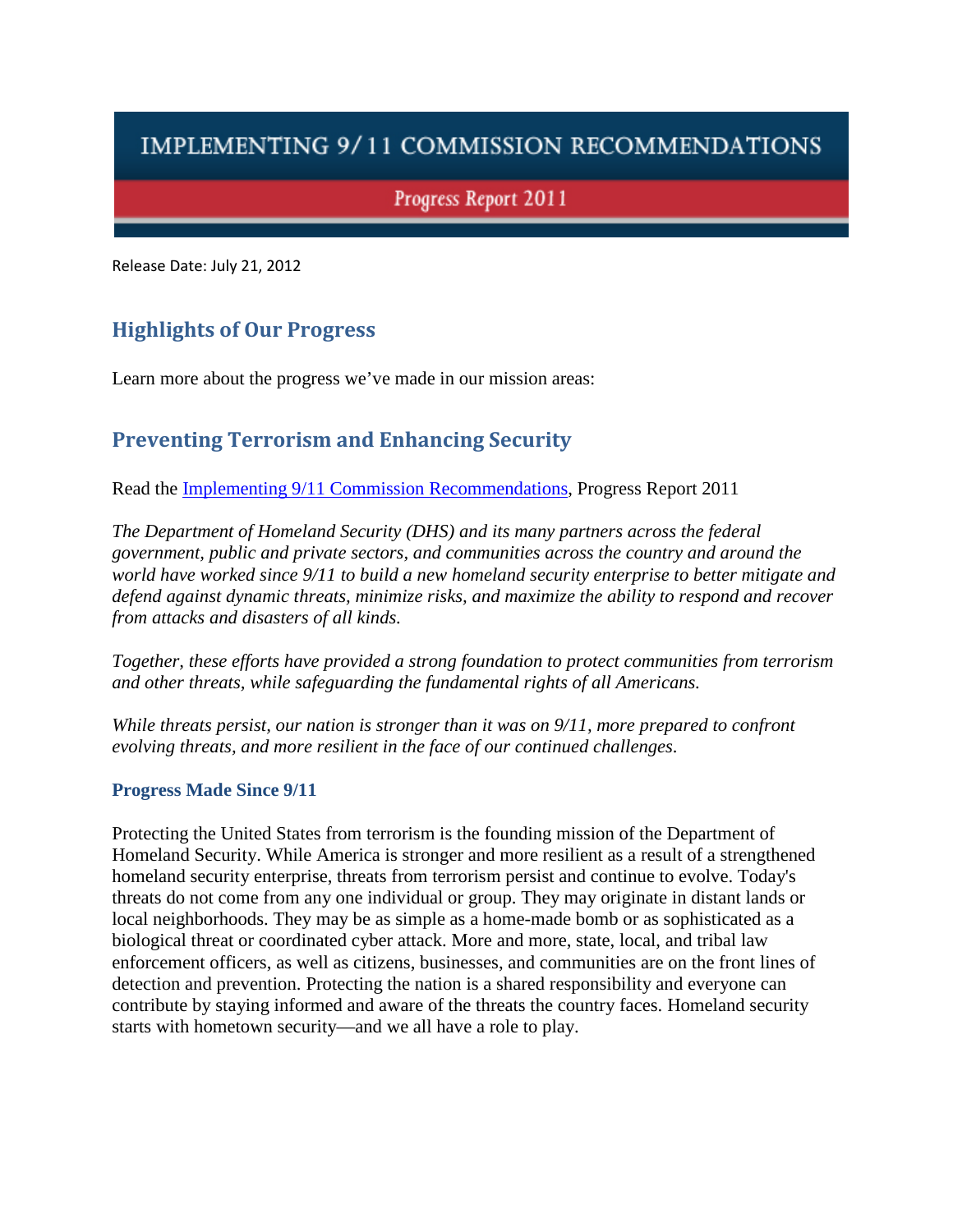#### **Building the Homeland Security Enterprise**

- **[Fusion Centers](http://www.dhs.gov/files/programs/gc_1156877184684.shtm)**: DHS supports state and major urban area fusion centers through personnel, training, technical assistance, exercise support, security clearances, connectivity to federal systems, technology, and grant funding.
- **[Nationwide Suspicious Activity Reporting Initiative](http://nsi.ncirc.gov/default.aspx)**: An administration effort to train state and local law enforcement to recognize behaviors and indicators related to terrorism, crime and other threats; standardize how those observations are documented and analyzed; and enhance the sharing of those reports with law enforcement across the country.
- **[Grant Funding](http://www.dhs.gov/xopnbiz/grants/)**: Since fiscal year 2003, DHS has awarded more than \$31 billion in preparedness grant funding based on risk to build and sustain targeted capabilities to prevent, protect against, respond to, and recover from threats or acts of terrorism.

### **Preventing Terrorist Travel and Improving Passenger Screening**

- **[Advance Passenger Information](http://www.dhs.gov/files/programs/gc_1240515540198.shtm) and [Passenger Name Record Data](http://www.dhs.gov/files/publications/editorial_0514.shtm#5)**: To identify high-risk travelers and facilitate legitimate travel, DHS requires airlines flying to the United States to provide Advance Passenger Information and Passenger Name Record (PNR) Data prior to departure. During 2008 and 2009, PNR helped the United States identify individuals with potential ties to terrorism in more than 3,000 cases, and in fiscal year 2010, approximately one quarter of those individuals denied entry to the United States for having ties to terrorism were initially identified through the analysis of PNR.
- **[Visa Security Program](http://www.ice.gov/visa-security-program/)**: Through the Visa Security Program (VSP), with concurrence from the Department of State, ICE deploys trained special agents overseas to high-risk visa activity posts in order to identify potential terrorist and criminal threats before they reach the United States. The VSP is currently deployed to 19 posts in 15 countries.
- **Pre-Departure Vetting:** DHS has strengthened its in-bound targeting operations to identify highrisk travelers who are likely to be inadmissible to the United States and to recommend to commercial carriers that those individuals not be permitted to board a commercial aircraft through its Pre-Departure program. Since 2010, CBP has identified over 2,800 passengers who would likely have been found inadmissible upon arrival to the United States.
- **[Secure Flight](http://www.tsa.gov/what_we_do/layers/secureflight/index.shtm)**: Fulfilling a key 9/11 Commission recommendation, DHS fully implemented Secure Flight in 2010, in which TSA prescreens 100 percent of passengers on flights flying to, from, or within the United States against government watchlists before travelers receive their boarding passes. Prior to Secure Flight, airlines were responsible for checking passengers against watchlists. Through Secure Flight, TSA now vets over 14 million passengers weekly.
- **Enhanced Explosives Screening:** Prior to 9/11, limited federal security requirements existed for cargo or baggage screening. Today, TSA screens 100 percent of all checked and carry-on baggage for explosives. Through the Recovery Act and annual appropriations, TSA has accelerated the deployment of new technologies to detect the next generation of threats, including Advanced Imaging Technology units, Explosive Detection Systems, Explosives Trace Detection units, Advanced Technology X-Ray systems, and Bottled Liquid Scanners.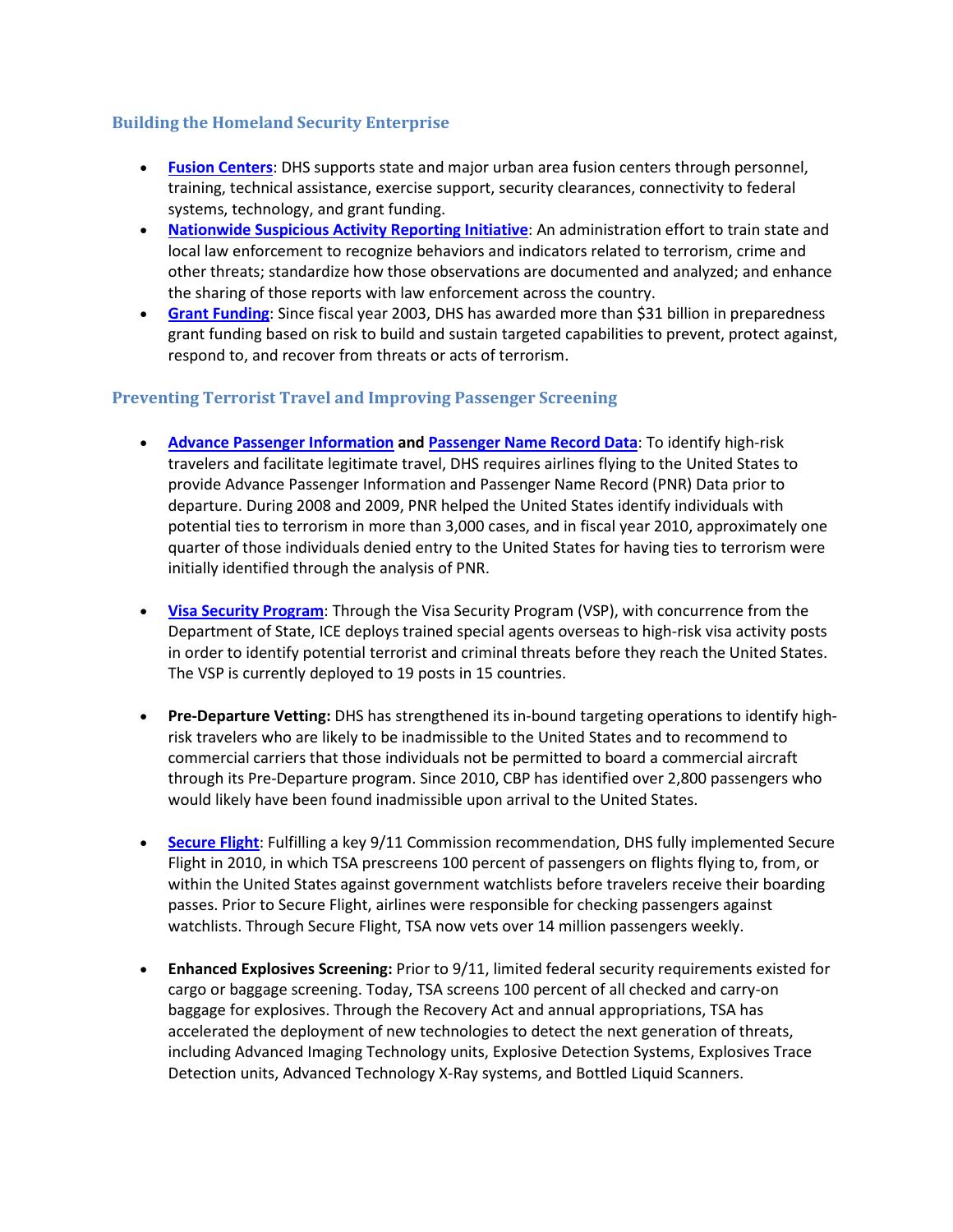#### **Strengthening Surface Transportation Security**

- **[Visible Intermodal Prevention and Response Teams](http://www.tsa.gov/what_we_do/tsnm/mass_transit/force_multipliers.shtm)**: TSA has 25 multi-modal Visible Intermodal Prevention and Response (VIPR) Teams working in transportation sectors across the country to prevent or disrupt potential terrorist planning activities. Since the VIPR program was created in 2008, there have been over 17,700 operations performed.
- **[Baseline Surface Transportation Security Assessments](http://www.tsa.gov/what_we_do/tsnm/mass_transit/sec_baseline.shtm)**: Since 2006, TSA has completed more than 190 Baseline Assessments for Security Enhancement for transit, which provides a comprehensive assessment of security programs in critical transit systems.

### **Strengthening Global Supply Chain Security**

- **[Air Cargo Screening](http://www.tsa.gov/what_we_do/layers/aircargo/index.shtm)**: Fulfilling a requirement of the 9/11 Act, 100 percent of all cargo transported on passenger aircraft that depart U.S. airports is now screened commensurate with screening of passenger checked baggage and 100 percent of high risk cargo on international flights bound for the United States is screened.
- **[Container Security Initiative](http://www.dhs.gov/files/programs/gc_1165872287564.shtm)**: The Container Security Initiative (CSI), currently operational in 58 foreign seaports in 32 countries, identifies and screens U.S.-bound maritime containers that pose a potential risk.

#### **Detecting and Preventing Biological, Radiological, and Nuclear Threats**

- **Detection at Ports of Entry:** DHS has deployed radiation detection technologies to seaports, land border ports, and mail facilities around the world. These systems scan 100 percent of all containerized cargo and personal vehicles arriving in the U.S. through land ports of entry, as well as over 99 percent of arriving sea containers.
- **State and Local Radiological Emergency Preparedness:** DHS's Domestic Nuclear Detection Office has made radiological and nuclear detection training available to over 15,000 state and local officers and first responders.
- **BioWatch**: The Department's BioWatch system is a federally-managed, locally-operated, nationwide bio-surveillance system designed to detect the intentional release of aerosolized biological agents.

### **Protecting Critical Infrastructure**

- **[Chemical Facility Anti-Terrorism Standards](http://www.dhs.gov/files/laws/gc_1166796969417.shtm)**: DHS has implemented Chemical Facility Anti-Terrorism Standards to regulate security at high-risk chemical facilities. To date, approximately 4,500 facilities have been preliminarily identified as high-risk, resulting in the development and submission of Security Vulnerability Assessments.
- **[Critical Infrastructure Security Assessments](http://www.dhs.gov/files/programs/gc_1265660667069.shtm)**: DHS has conducted more than 1,900 security surveys and 2,500 vulnerability assessments of the nation's critical infrastructure to identify potential vulnerabilities and provide recommendations on protective measures.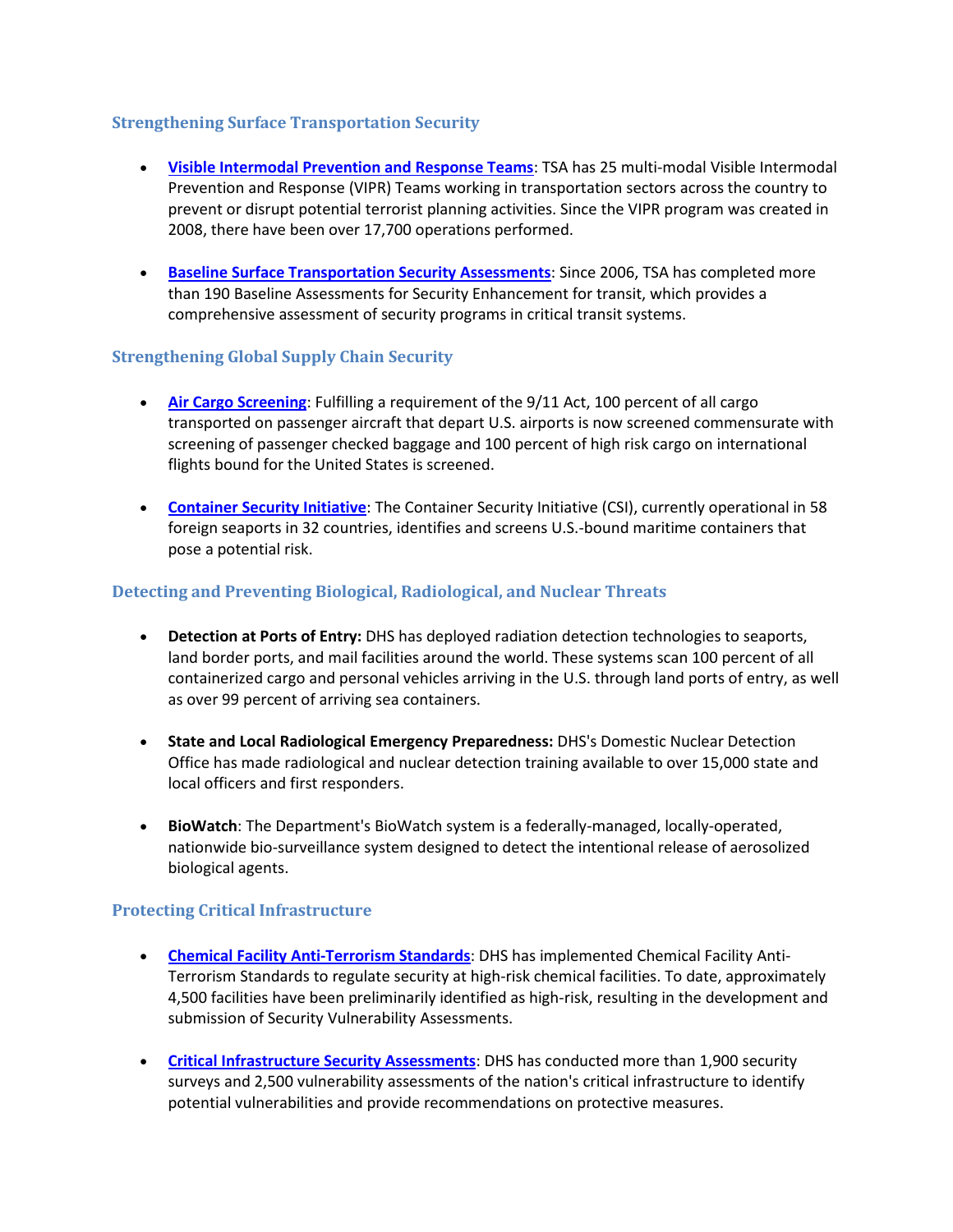• **Training and Education**: DHS has developed a variety of infrastructure protection training and educational tools for its partners at the state and local level. In total, more than 35,000 partners have taken risk mitigation training on a range of topics.

## **Strengthening the Homeland Security Enterprise**

Read the [Implementing 9/11 Commission Recommendations,](http://www.dhs.gov/files/publications/implementing-9-11-commission-recommendations.shtm) Progress Report 2011

*The Department of Homeland Security (DHS) and its many partners across the federal government, public and private sectors, and communities across the country and around the world have worked since 9/11 to build a new homeland security enterprise to better mitigate and defend against dynamic threats, minimize risks, and maximize the ability to respond and recover from attacks and disasters of all kinds.*

*Together, these efforts have provided a strong foundation to protect communities from terrorism and other threats, while safeguarding the fundamental rights of all Americans.*

*While threats persist, our nation is stronger than it was on 9/11, more prepared to confront evolving threats, and more resilient in the face of our continued challenges.*

### **Progress Made Since 9/11**

Over the past several years, DHS and our partners have evolved and strengthened our homeland security enterprise in order to better defend against evolving terrorist threats. This enterprise extends far beyond DHS and the many departments and agencies that contribute to our homeland security mission. A key part includes working directly with law enforcement, state and local leaders, community-based organizations, private sector and international partners.

### **Federal Government Partnerships**

Within the federal government, many departments and agencies contribute to the homeland security mission. The nation's armed forces are on the front lines of homeland security by degrading al-Qa'ida's capabilities to attack the United States and targets throughout the world. The Director of National Intelligence, the Central Intelligence Agency, and the entire Intelligence Community, of which DHS is a member, are producing better streams of intelligence than at any time in history. The Administration has made critical enhancements to the federal watchlisting systems and to the coordination of the Federal government's counterterrorism efforts. The Federal homeland security enterprise also includes the strong presence of the Department of Justice (DOJ) and the Federal Bureau of Investigation (FBI), whose role in leading terrorism investigations has led to the arrest of more than two-dozen Americans on terrorism-related charges since 2009.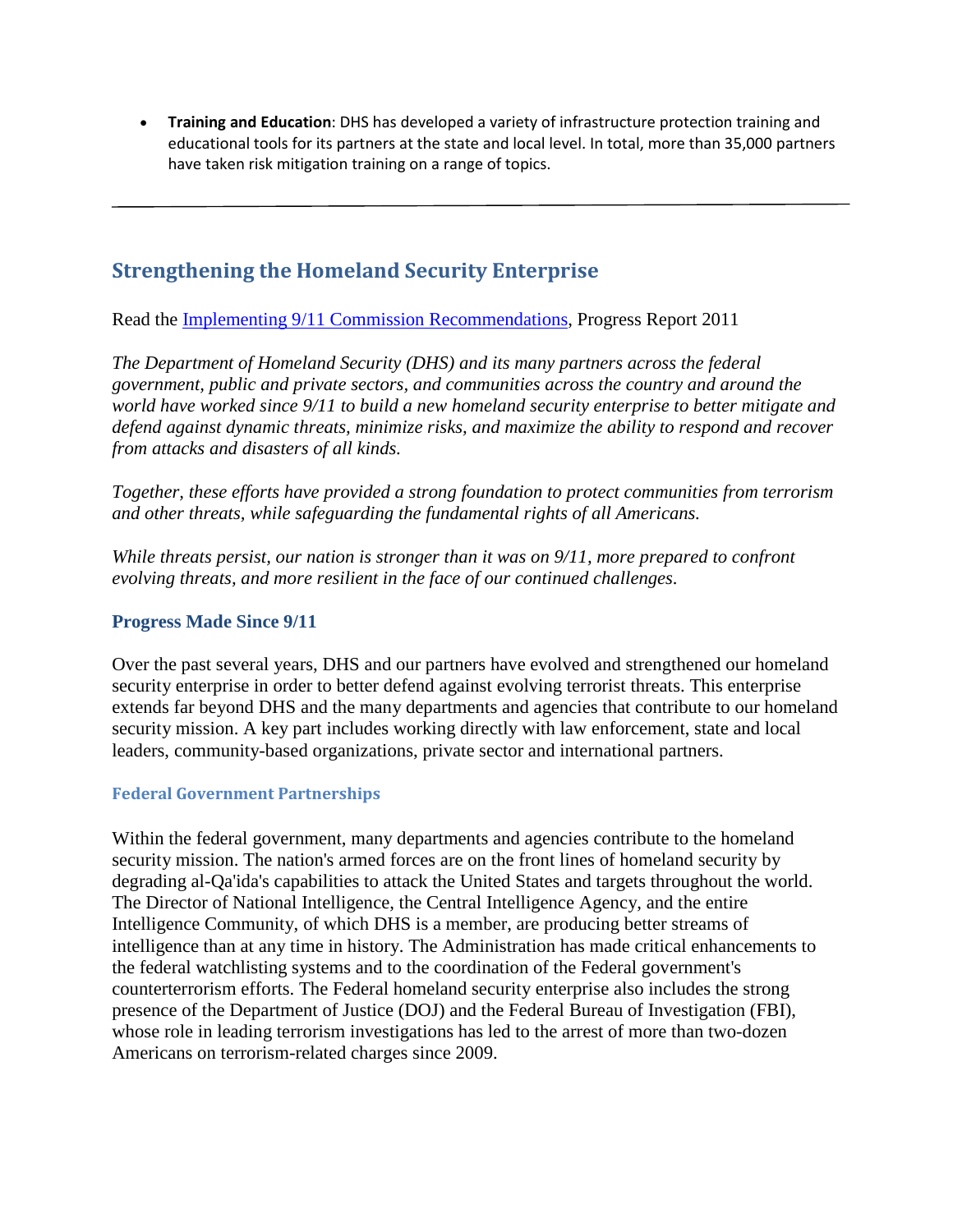#### **State, Local, Tribal, and Territorial Partners**

DHS has focused on getting resources and information out of Washington, D.C. and into the hands of state and local law enforcement, to provide them with the tools to identify and combat threats in their communities. Because state and local law enforcement are often in the best position to notice the first signs of a planned attack, homeland security efforts must be integrated into the police work that they do every day, providing officers on the front lines with a clear understanding of the tactics, behaviors, and other indicators that could point to terrorist activity.

DHS supports these efforts through robust information sharing with public and private sector partners; [fusion centers](http://www.dhs.gov/files/programs/gc_1156877184684.shtm) to build analytical capability at the state and local level; participation in the Nationwide Suspicious Activity Reporting Initiative – an Administration effort to train state and local law enforcement to recognize behaviors and indicators related to terrorism, crime and other threats, and FBI-led Joint Terrorism Task Forces (JTTF) that investigate terrorist threats. DHS also helps state and local partners build and sustain capabilities to prevent, protect against, respond to, and recover from threats or acts of terrorism through grant funding, training and technical assistance. In 2009, DHS designated Tribal liaisons in every operational component to work directly with tribal communities. In 2011, DHS announced a new Tribal Consultation Policy outlining the guiding principles under which all elements of the Department will engage with sovereign tribal governments.

#### **Private Sector Outreach**

The private sector is an integral component of the homeland security enterprise, and through the Department's private sector office, DHS has improved coordination of private sector engagement across the Department, facilitating more effective and rapid communication with key organizations and bolstering regionally-focused information sharing efforts. Since 9/11, DHS also has prioritized private sector preparedness through programs such as the Voluntary Private Sector Preparedness Accreditation and Certification Program (PS-Prep™), Ready Business, the development and deployment of new technologies, and by incorporating private sector partners from the outset when developing new policies, programs and initiatives.

#### **International Efforts**

DHS works closely with international partners, including major multilateral organizations and global businesses to strengthen the security of the networks of global trade and travel upon which the nation's economy and communities rely. DHS has enhanced the security of the aviation system, not only in airports throughout the United States, but also in airports abroad, by working directly with foreign governments, international organizations, and the aviation industry to raise aviation security standards. The Administration's global supply chain initiative is building on many of these partnerships, including work with International Civil Aviation Organization (ICAO), World Customs Organization (WCO), and International Maritime Organization (IMO).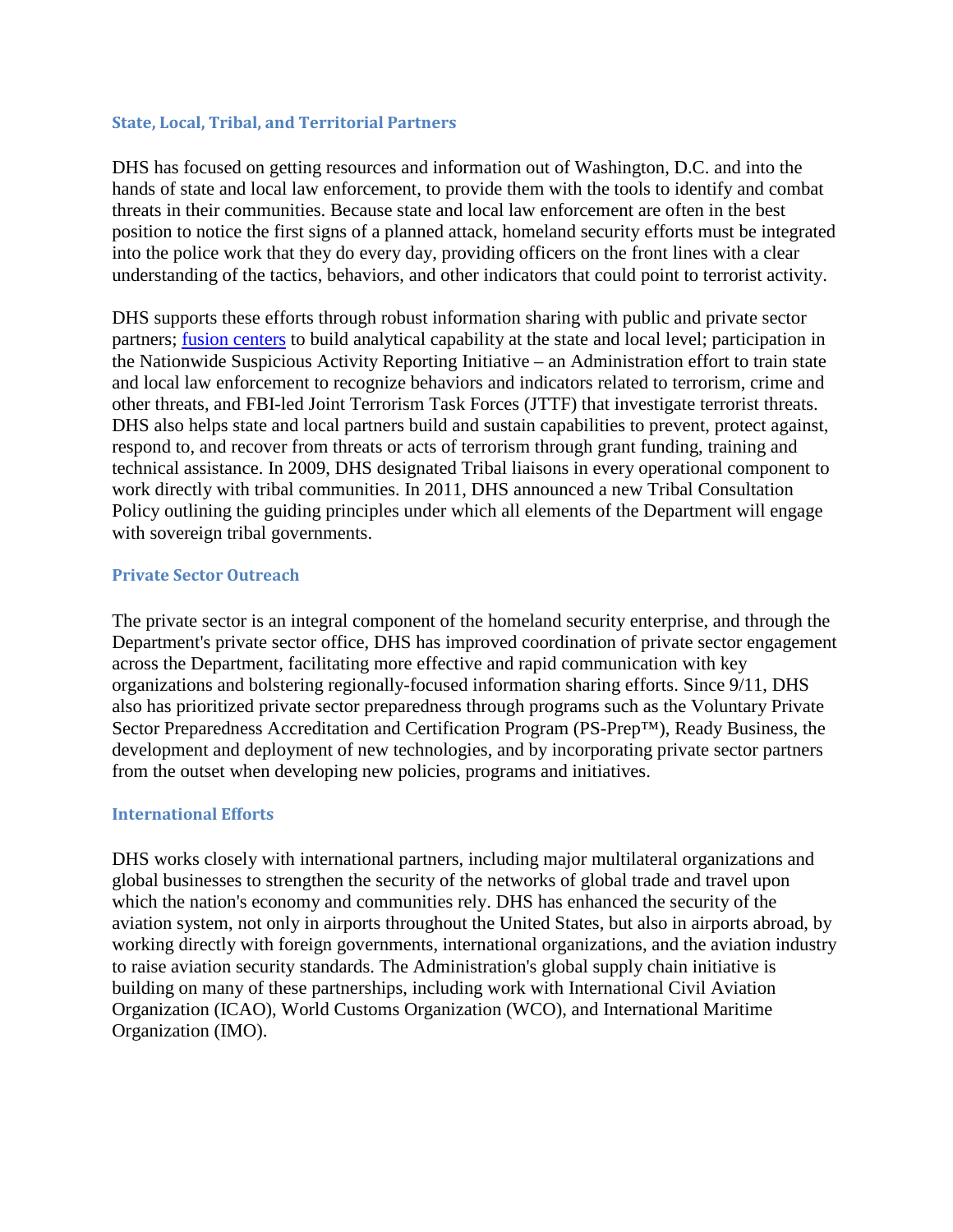#### **Public Engagement**

The public also plays a key role in our strengthened homeland security enterprise. Through the nationwide expansion of the ["If You See Something, Say Something™" campaign,](http://www.dhs.gov/files/reportincidents/see-something-say-something.shtm) which was originally implemented by New York City's Metropolitan Transportation Authority, DHS is raising public awareness of indicators of terrorism and crime while emphasizing the importance of reporting suspicious activity to the proper law enforcement authorities. Recently, DHS replaced the color-coded alert system with the new [National Terrorism Advisory System](http://www.dhs.gov/files/programs/ntas.shtm)  [\(NTAS\)–](http://www.dhs.gov/files/programs/ntas.shtm)a robust terrorism advisory system that provides timely information to the public and the private sector, as well as to state, local and tribal governments about credible terrorist threats and recommended security measures.

## **Enforcing and Administering Our Immigration Laws**

Read the [Implementing 9/11 Commission Recommendations,](http://www.dhs.gov/files/publications/implementing-9-11-commission-recommendations.shtm) Progress Report 2011

*The Department of Homeland Security (DHS) and its many partners across the federal government, public and private sectors, and communities across the country and around the world have worked since 9/11 to build a new homeland security enterprise to better mitigate and defend against dynamic threats, minimize risks, and maximize the ability to respond and recover from attacks and disasters of all kinds.*

*Together, these efforts have provided a strong foundation to protect communities from terrorism and other threats, while safeguarding the fundamental rights of all Americans.*

*While threats persist, our nation is stronger than it was on 9/11, more prepared to confront evolving threats, and more resilient in the face of our continued challenges.*

### **Progress Made Since 9/11**

Through a multi-layered, risk based system, the Department of Homeland Security (DHS) has taken significant steps to prevent dangerous individuals from traveling to, entering and remaining in the United States and to ensure that immigration benefits are not granted to individuals who pose a threat to national security. The Department's efforts have focused on combating immigration fraud, improving the reliability and accuracy of personal identification documents, and enhancing information sharing while enhancing privacy safeguards.

#### **Combating Immigration Fraud**

• **Pre-Screening:** Visa applicants, those seeking to enter the U.S. at a port of entry, refugee, and asylum applicants are subject to rigorous background vetting, biographic, and biometric checks– including checks against records obtained by the Department of Defense (DOD), in Iraq and Afghanistan.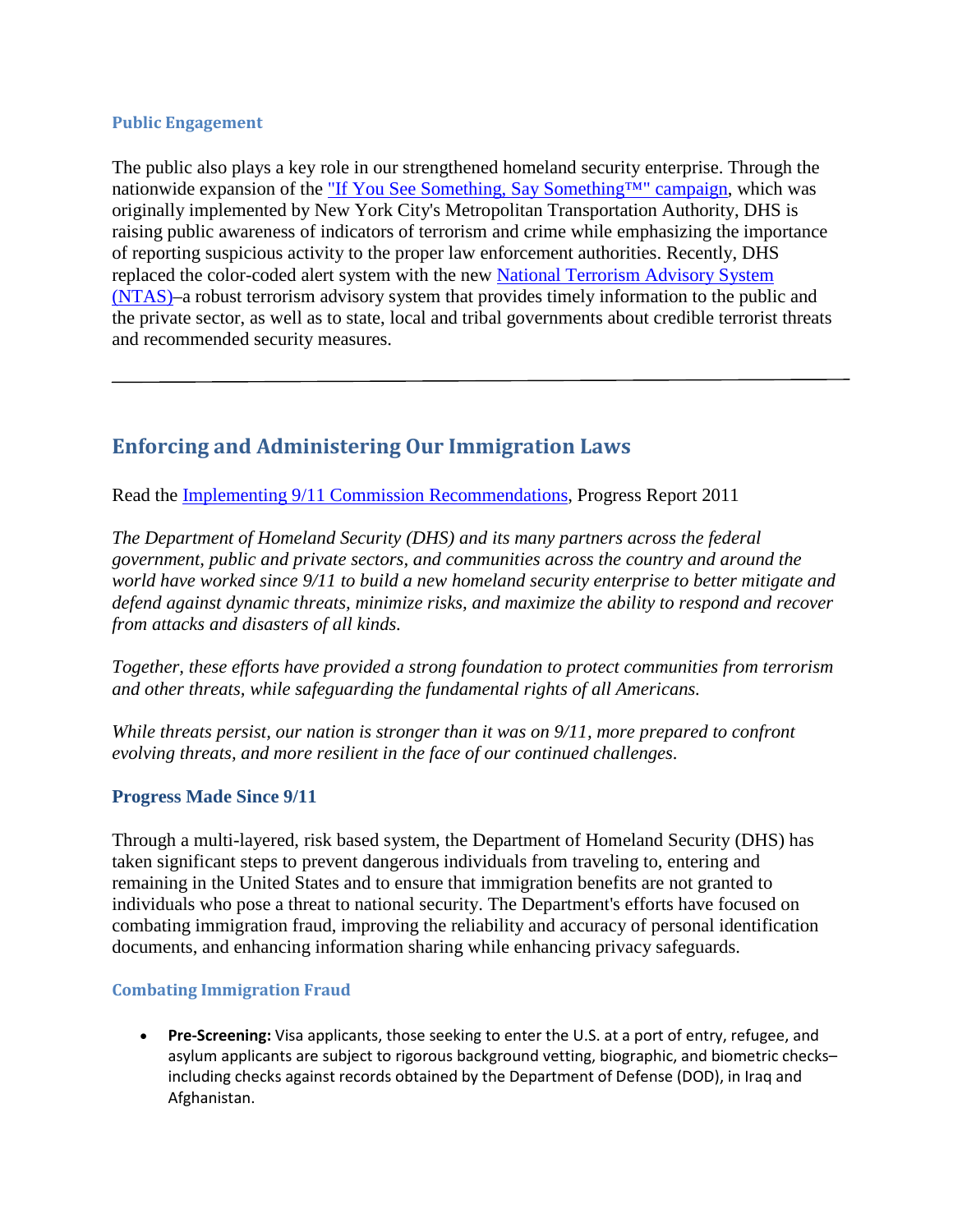- **[Permanent Resident Card](http://www.uscis.gov/portal/site/uscis/menuitem.eb1d4c2a3e5b9ac89243c6a7543f6d1a/?vgnextoid=ae853ad15c673210VgnVCM100000082ca60aRCRD&vgnextchannel=ae853ad15c673210VgnVCM100000082ca60aRCRD)**: The new Permanent Resident Card (commonly referred to as a "green card"), implemented in 2010, includes a radio frequency identification tag that allows Customs and Border Protection to quickly access the electronic records of travelers seeking to enter the United States and includes new security features that reduce the risks of counterfeiting, tampering, and fraud.
- **[Employment Authorization Document](http://www.uscis.gov/portal/site/uscis/menuitem.eb1d4c2a3e5b9ac89243c6a7543f6d1a/?vgnextoid=820a0a5659083210VgnVCM100000082ca60aRCRD&vgnextchannel=820a0a5659083210VgnVCM100000082ca60aRCRD)**: U.S. Citizenship and Immigration Services (USCIS) updated the Employment Authorization Document by adding a machine-readable zone that will allow border control officers to more efficiently identify people who have already been approved for immigration benefits and who have been reviewed previously by USCIS officers.
- **[Forensic Document Laboratory](http://www.ice.gov/forensic-document-lab/)**: The Immigration and Customs Enforcement (ICE) Forensic Document Laboratory (FDL) is the federal government's forensic crime laboratory dedicated exclusively to fraudulent document detection and deterrence. USCIS works closely with the FDL to enhance its ability to identify fraudulent documents submitted in support of applications and petitions seeking immigration benefits.
- **[Validation Instrument for Business Enterprises](http://www.uscis.gov/portal/site/uscis/menuitem.eb1d4c2a3e5b9ac89243c6a7543f6d1a/?vgnextoid=521d735652f9d210VgnVCM100000082ca60aRCRD&vgnextchannel=521d735652f9d210VgnVCM100000082ca60aRCRD)**: USCIS implemented a new tool to enhance adjudications of certain employment-based immigration petitions known as the Web-based Validation Instrument for Business Enterprises (VIBE). VIBE limits the need to request supplemental evidence directly from petitioning organizations while accelerating the adjudicative vetting process and enhancing the agency's anti-fraud capabilities.
- **[International Student and Exchange Visitor Program](http://www.ice.gov/sevis/)**: ICE manages the International Student and Exchange Visitor Program (SEVP), which tracks and monitors the status and activities of nonimmigrant students and exchange visitors to ensure that only legitimate foreign students or exchange students gain entry to the United States and that they abide by the terms of their visas while here.

### **Strengthening Identification Verification**

• **[Western Hemisphere Travel Initiative](http://www.getyouhome.gov/html/eng_map.html)**: In 2009, DHS successfully implemented the Western Hemisphere Travel Initiative (WHTI) for land and sea travel to the U.S., requiring that U.S., Mexican and Canadian citizens present a passport or other secure travel document that denotes identity and citizenship when entering the U.S. Prior to WHTI, U.S. or Canadian travelers could present any of numerous documents and simply make an oral declaration of citizenship. In 2005, DHS checked five percent of all passengers crossing land borders by vehicles against law enforcement databases. Today, due to WHTI, the national query rate is over 97 percent.

### **Biometric Information-Sharing**

• **Biometrics at Sea**: The U.S. Coast Guard (USCG) has implemented a mobile biometrics collection system to identify undocumented migrants and match them against known databases of past criminal and immigration violations as well as terrorist watchlists. Through June 2011, the USCG has identified more than 900 individuals who were enrolled in the [US-VISIT](http://www.dhs.gov/files/programs/gc_1208531081211.shtm) database as prior felons, violators of U.S. immigration laws, or other persons of interest and referred to law enforcement authorities for appropriate action.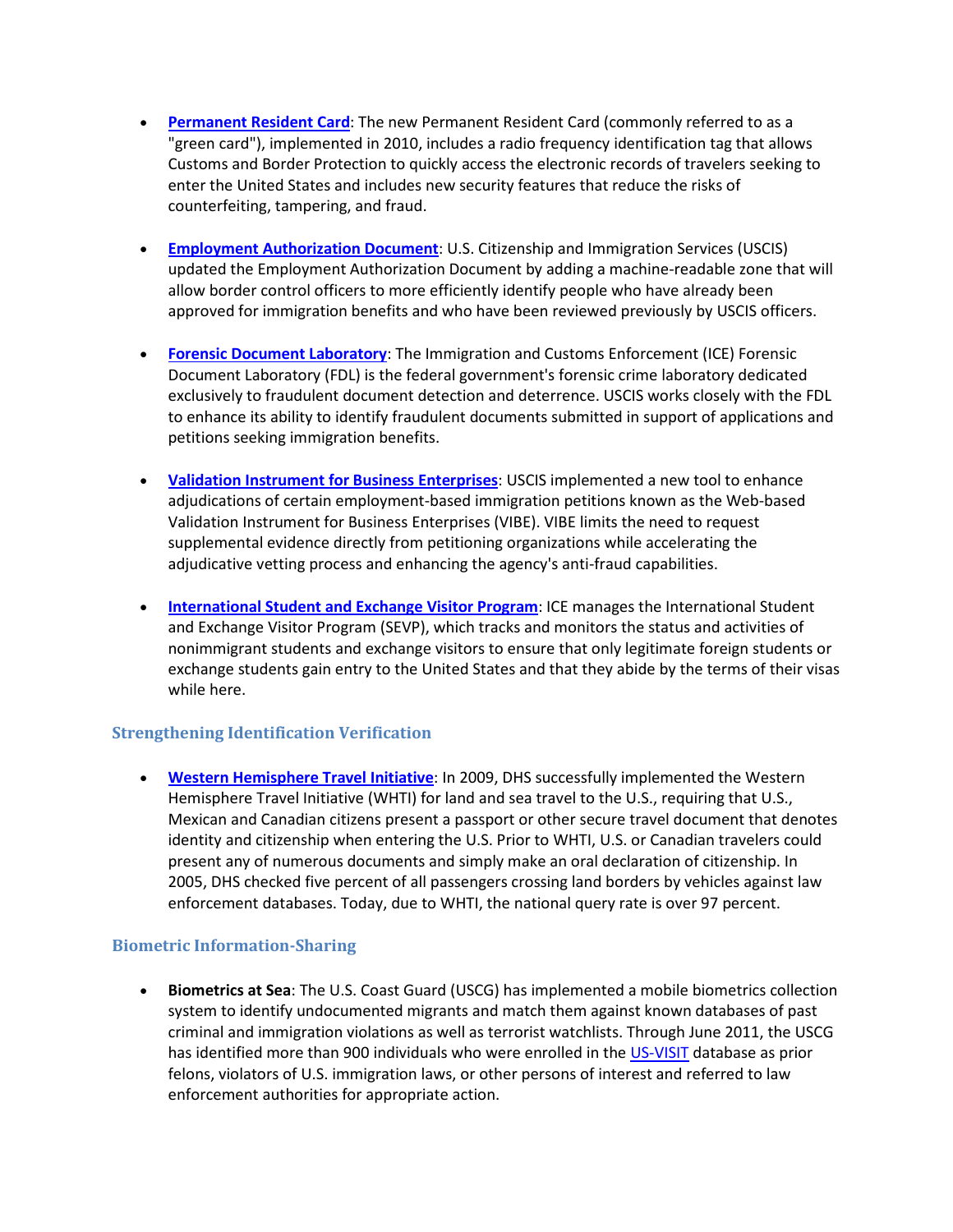• **International Agreements:** DHS and the Department of State have worked with Australia, Canada, New Zealand, and the United Kingdom to develop routine sharing of biometric information collected for immigration purposes. To date, this effort has identified many cases of routine immigration fraud, as well as dangerous people traveling under false identities.

## **Securing and Managing Our Borders**

Read the [Implementing 9/11 Commission Recommendations,](http://www.dhs.gov/files/publications/implementing-9-11-commission-recommendations.shtm) Progress Report 2011

*The Department of Homeland Security (DHS) and its many partners across the federal government, public and private sectors, and communities across the country and around the world have worked since 9/11 to build a new homeland security enterprise to better mitigate and defend against dynamic threats, minimize risks, and maximize the ability to respond and recover from attacks and disasters of all kinds.*

*Together, these efforts have provided a strong foundation to protect communities from terrorism and other threats, while safeguarding the fundamental rights of all Americans.*

*While threats persist, our nation is stronger than it was on 9/11, more prepared to confront evolving threats, and more resilient in the face of our continued challenges.*

### **Progress Made Since 9/11**

Protecting the nation's borders—land, air, and sea—from the illegal entry of people, weapons, drugs, and contraband is vital to our homeland security, as well as economic prosperity. Over the past several years, DHS has deployed unprecedented levels of personnel, technology, and resources to the Southwest border. At the same time, DHS has made critical security improvements along the Northern border, investing in additional Border Patrol agents, technology, and infrastructure while also strengthening efforts to increase the security of the nation's maritime borders.

### **Southwest Border**

### *Investing in Personnel, Technology, and Infrastructure*

- The Border Patrol is better staffed today than at any time in its 87-year history. Along the Southwest border, DHS has increased the number of boots on the ground from approximately 9,100 Border Patrol agents in 2001 to more than 17,700 today.
- Immigration and Customs Enforcement (ICE) has deployed a quarter of all its personnel to the Southwest border region – the most ever- doubling the number of personnel assigned to Border Enforcement Security Task Forces which work to dismantle criminal organizations along the border; increasing the number of intelligence analysts focused on cartel violence; and quintupling deployments of Border Liaison Officers to work with their Mexican counterparts.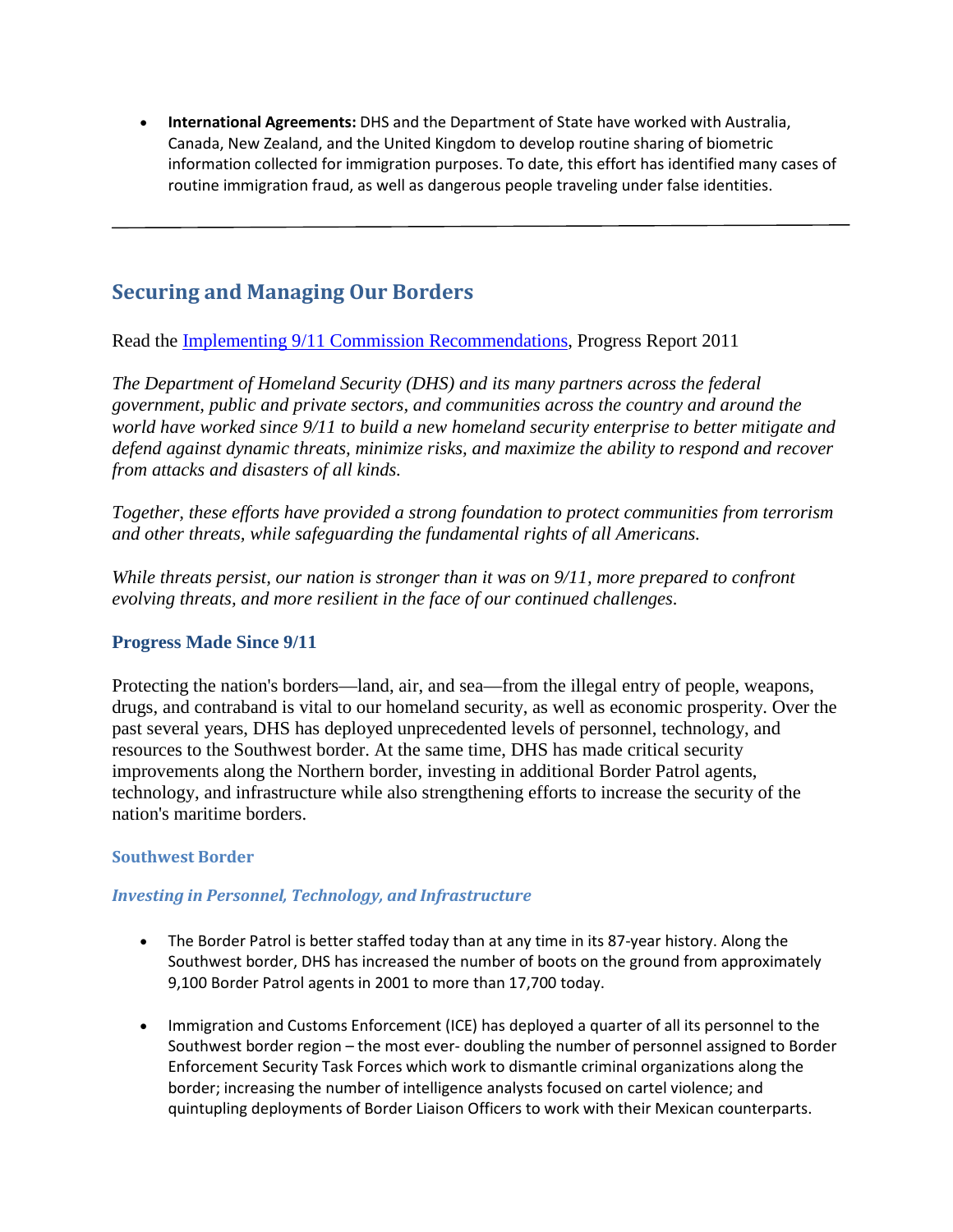- Customs and Border Protection (CBP) has deployed dual detection canine teams, which identify firearms and currency, as well as non-intrusive inspection systems, Mobile Surveillance Systems, Remote Video Surveillance Systems, thermal imaging systems, radiation portal monitors, and license plate readers to the Southwest border.
- CBP now screens 100 percent of southbound rail shipments for illegal weapons, drugs, and cash, has expanded Unmanned Aircraft System (UAS) coverage to the entire Southwest border and completed 650 miles of fencing.
- President Obama authorized the temporary deployment of up to 1,200 additional National Guard personnel as a bridge to longer-term enhancements in border protection, and law enforcement personnel from DHS to target illicit networks' trafficking in people, drugs, illegal weapons, money, and the violence associated with these illegal activities.

### *Fewer Apprehensions and Increased Interdiction of Drugs, Weapons, and Currency*

- Illegal immigration attempts, as measured by Border Patrol apprehensions, have decreased 36 percent in the past two years, and are less than one third of what they were at their peak.
- Over the past two and a half years, DHS has seized 75 percent more currency, 31 percent more drugs, and 64 percent more weapons along the Southwest border as compared to the last two and a half years during the previous Administration.

### *International Partnerships*

- In 2010, Presidents Obama and Calderon issued a Declaration on 21st Century Border [Management,](http://www.whitehouse.gov/the-press-office/declaration-government-united-states-america-and-government-united-mexican-states-c) to pursue initiatives that will expedite the legitimate flow of people and goods and focus law enforcement resources on those people and goods that represent the highest risk or about which officials know the least.
- Secretary Napolitano and her Mexican counterparts have signed numerous bilateral agreements and declarations to deepen cooperation and collaboration in the areas of enforcement, planning, information and intelligence sharing, joint operations, and trade facilitation along the Southwest border.

### **Northern Border**

- **International Partnerships:** In February 2011, President Obama and Prime Minister Harper of Canada signed th[e "Shared Vision for Perimeter Security and Economic Competitiveness."](http://www.whitehouse.gov/the-press-office/2011/02/04/declaration-president-obama-and-prime-minister-harper-canada-beyond-bord) The "Shared Vision" emphasizes shared responsibility for the safety, security, and resilience of the United States and Canada by addressing threats at the earliest point possible; facilitating trade, economic growth, and jobs; collaborating on integrated cross-border law enforcement; and partnering to secure and strengthen the resilience of critical infrastructure and cybersecurity.
- **Boots on the Ground:** Currently, CBP has more than 2,200 Border Patrol agents on the Northern border, a 500 percent increase since 9/11. In addition, there are nearly 3,700 CBP Officers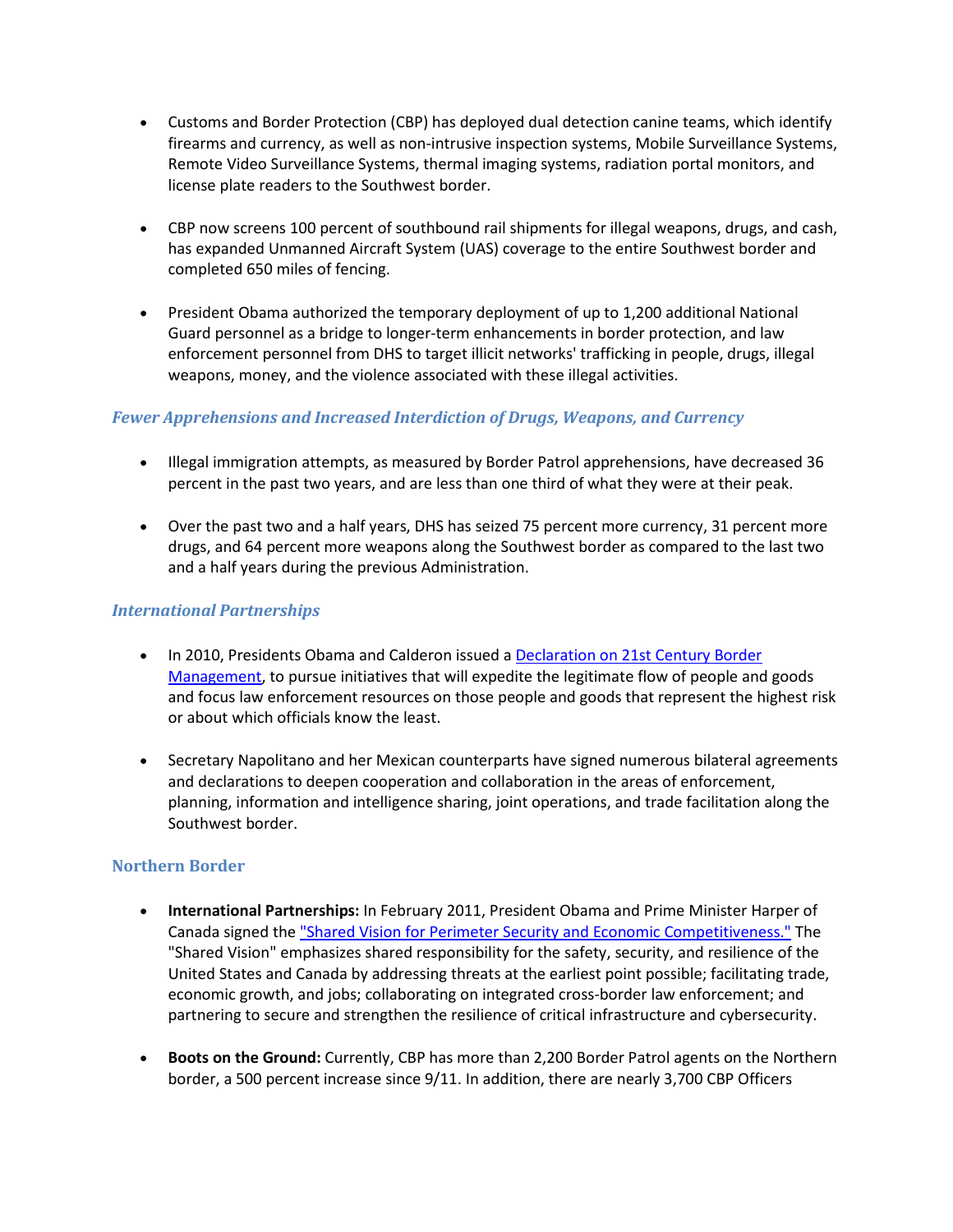managing the flow of people and goods across ports of entry and crossings along the Northern border.

- **Ports of Entry:** CBP is using Recovery Act funds to modernize more than 35 land ports of entry along the Northern border to meet current security and operational needs.
- **Technology:** DHS has deployed thermal camera systems, Mobile Surveillance Systems, and Remote Video Surveillance Systems along the Northern border.
- **Aerial Coverage:** Approximately 950 miles along the Northern border from Washington to Minnesota are currently covered by unmanned aircraft, in addition to approximately 200 miles along the northern border in New York and Lake Ontario—none of which were covered prior to the creation of DHS.

#### **Maritime Security**

- The United States Coast Guard (USCG) secures our nation's maritime borders through a layered security system that begins beyond the country's physical borders. At-sea presence deters potential threats, provides mobile surveillance coverage, increases warning time, engages smugglers at the earliest point possible, and enables USCG to address potential threats before they can cause harm to the United States.
- USCG's Maritime Security and Response Operations include waterborne and aerial patrols as well as armed escorts of hazardous cargos and passenger vessels in order to reduce the risk of terrorism to the U.S. Marine Transportation System, critical infrastructure and key resources.
- USCG has increased the presence and capabilities of maritime forces to address threats through the establishment of th[e Deployable Operations](http://www.uscg.mil/pacarea/dog/) Group, which can respond rapidly to terrorist and weapons of mass destruction threats as well as Maritime Safety and Security Teams at critical U.S. ports, which focus on domestic maritime threats and post-incident response.

### **Border Security**

- **[Western Hemisphere Travel Initiative WHTI:](http://www.getyouhome.gov/html/eng_map.html)** In 2009, DHS successfully implemented the Western Hemisphere Travel Initiative (WHTI) for land and sea travel to the U.S., requiring that U.S., Mexican and Canadian citizens present a passport or other secure travel document that denotes identity and citizenship when entering the U.S. Prior to WHTI, U.S. or Canadian travelers could present any of numerous documents and simply make an oral declaration of citizenship.
- **Radiation Detection:** Customs and Border Protection has deployed Radiation Portal Monitors and other radiation detection technologies to seaports, land border ports, and mail facilities around the world. In 2003, these systems scanned only 68 percent of arriving trucks and passenger vehicles along the Northern border, no systems were deployed to the Southwest border, and only one was deployed to a seaport. Today, these systems scan 100 percent of all containerized cargo and personal vehicles arriving in the U.S. through land ports of entry, as well as over 99 percent of arriving sea containers.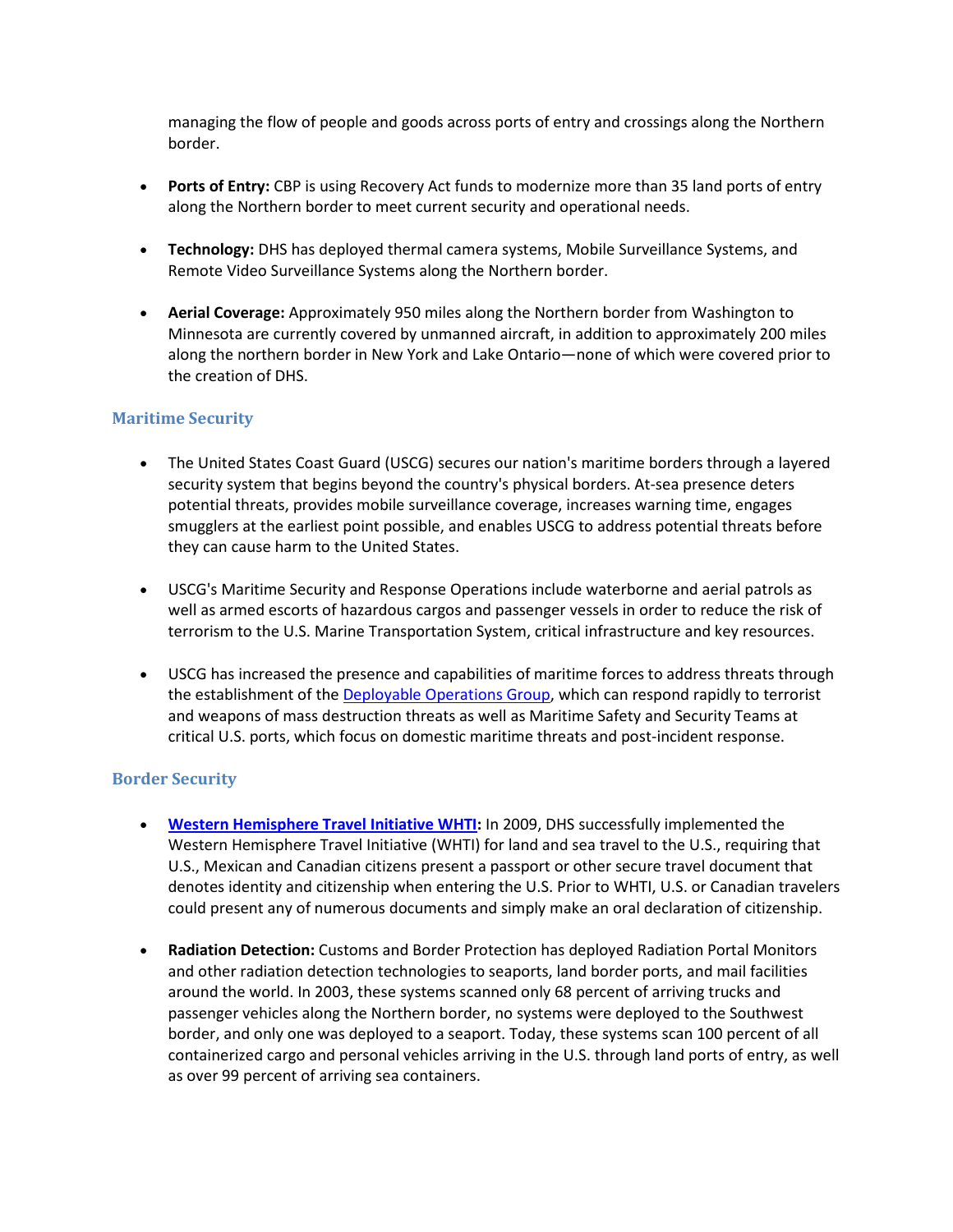## **Ensuring Resilience to Disasters**

## Read the [Implementing 9/11 Commission Recommendations,](http://www.dhs.gov/files/publications/implementing-9-11-commission-recommendations.shtm) Progress Report 2011

*The Department of Homeland Security (DHS) and its many partners across the federal government, public and private sectors, and communities across the country and around the world have worked since 9/11 to build a new homeland security enterprise to better mitigate and defend against dynamic threats, minimize risks, and maximize the ability to respond and recover from attacks and disasters of all kinds.*

*Together, these efforts have provided a strong foundation to protect communities from terrorism and other threats, while safeguarding the fundamental rights of all Americans.*

*While threats persist, our nation is stronger than it was on 9/11, more prepared to confront evolving threats, and more resilient in the face of our continued challenges.*

### **Progress Made Since 9/11**

DHS provides the coordinated, comprehensive federal response in the event of a terrorist attack, natural disaster or to other large-scale emergencies while working with federal, state, local, and private sector partners to ensure a swift and effective recovery effort. The Department's efforts to build a ready and resilient nation through a "Whole Community" approach include enhancing emergency communications and interoperability; building nuclear, radiological, and biological preparedness capabilities; and providing grants, plans and training to our homeland security partners. Since fiscal year 2003, DHS has awarded more than \$31 billion in preparedness grant funding based on risk, to build and sustain targeted capabilities to prevent, protect against, respond to, and recover from threats or acts of terrorism and natural disasters.

### **Enhancing Emergency Communication Infrastructure and Improving Interoperability**

- **[Emergency and Interoperable Communications Plans](http://www.dhs.gov/files/publications/gc_1217521334397.shtm)**: In 2008, the DHS Office of Emergency Communications (OEC) developed the National Emergency Communications Plan in coordination with more than 150 public safety practitioners at all levels of government and across responder disciplines, which serves as the first nationwide strategic plan to improve emergency communications and drive measurable progress.
- **Urban Area Emergency Communications:** In 2010, OEC worked with 60 urban areas to assess emergency communications during a real-world situation. All 60 urban areas successfully demonstrated response-level emergency communications. OEC has also trained more than 3,500 first responders, technicians, and planners to lead communications at incidents across the nation.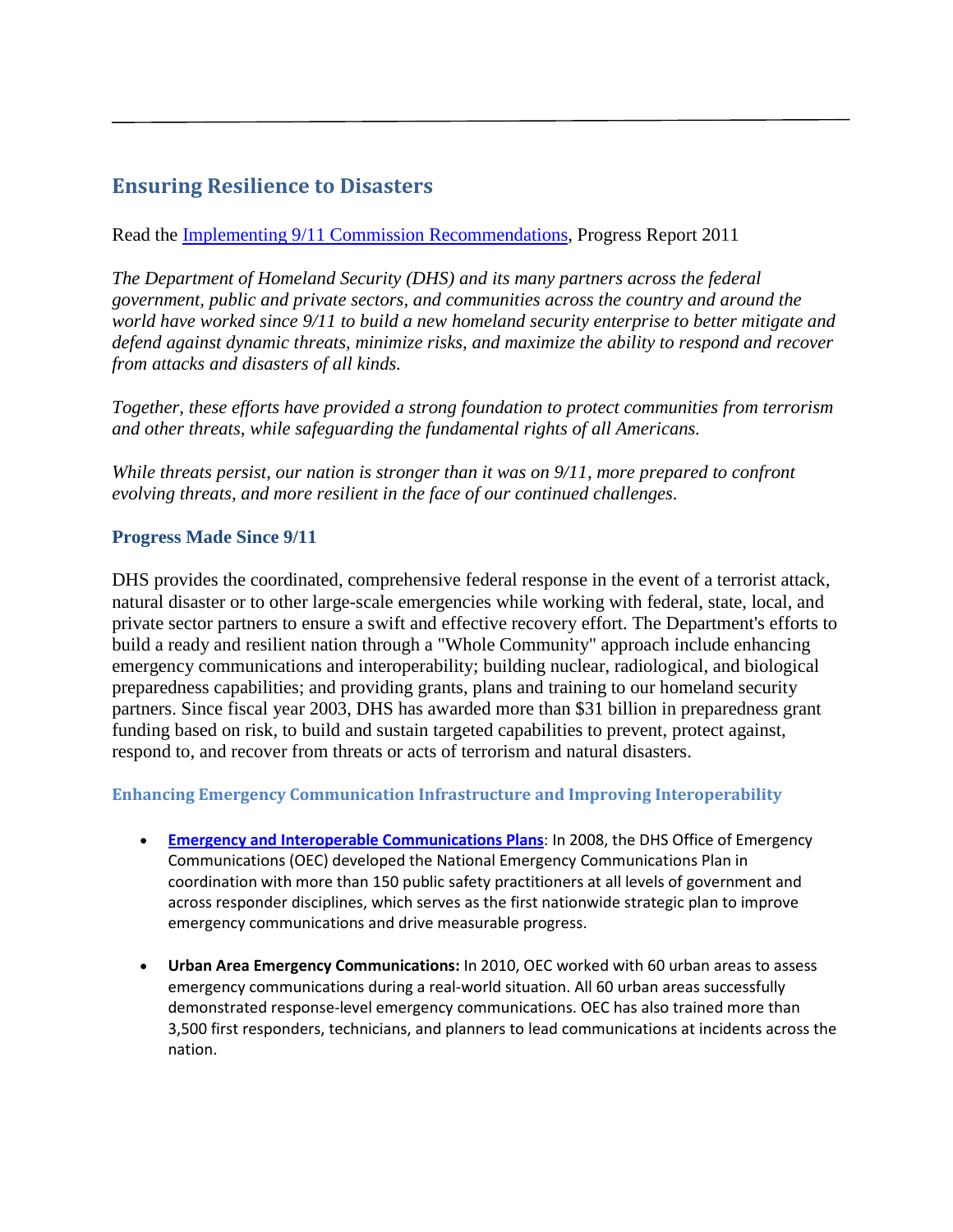- **Virtual USA**: Launched in 2009, this information-sharing system links disparate tools and technologies at all levels of government to share the location and operational status of critical resources through voice, video, geospatial platforms, and imagery with the homeland security and emergency management community.
- **[Integrated Public Alert and Warning System](http://www.fema.gov/emergency/ipaws/)**: The Federal Emergency Management Agency (FEMA) is developing the nation's next-generation infrastructure for alert and warning capabilities, known as [PLAN \(Personal Localized Alerting Network\).](http://www.fema.gov/news/newsrelease.fema?id=54882) This new public safety system allows customers with an enabled mobile device to receive geographically-targeted messages alerting them of imminent threats to safety in their area.

### **Building Nuclear, Radiological, and Biological Preparedness and Response Measures**

- **State and Local Radiological Emergency Preparedness**: DHS's Domestic Nuclear Detection Office has trained more than 15,000 state and local officers and first responders in radiological and nuclear detection. In addition, through the Securing the Cities initiative, nearly 11,000 personnel in the New York City region have been trained in preventive radiological and nuclear detection operations and nearly 6,000 pieces of radiological detection equipment have been deployed. The Administration has proposed expanding the Securing the Cities initiative to additional high risk regions of the country.
- **[BioWatch](http://www.dhs.gov/files/programs/gc_1217618128056.shtm)**: BioWatch is a federally-managed, locally-operated, nationwide bio-surveillance system designed to detect the intentional release of aerosolized biological agents.
- **Biopreparedness Information Sharing**: To improve state and local biopreparedness, DHS established the first formalized sharing of public health and intelligence information with state and local health partners in 2009. In 2010, the Department developed and conducted a series of biodefense response exercises, including one in each of the 10 FEMA regions, involving more than 1,000 state and local officials.

### **Private Sector Preparedness**

- **[Voluntary Private Sector Preparedness Accreditation and Certification Program \(PS-Prep™\)](http://www.fema.gov/privatesector/preparedness/)**: DHS created the PS-Prep™ program, a partnership between DHS and the private sector that enables private entities to receive emergency preparedness certification. Under PS-Prep™, DHS and FEMA adopted three industry standards to assist organizations in assessing their preparedness and resiliency.
- **[Ready Campaign](http://www.ready.gov/)**: FEMA promotes private sector preparedness through its Ready Business campaign, a nationwide initiative that provides materials to businesses to encourage continuity planning and crisis management. Ready Business is part of larger preparedness outreach efforts by FEMA that include the Ready campaign and [Citizen Corps,](http://citizencorps.gov/) to encourage Americans to prepare for emergencies in their homes, businesses, and communities.
- **Risk Mitigation Training:** In total, more than 33,000 state, local and private sector security partners have taken risk mitigation training on a range of topics.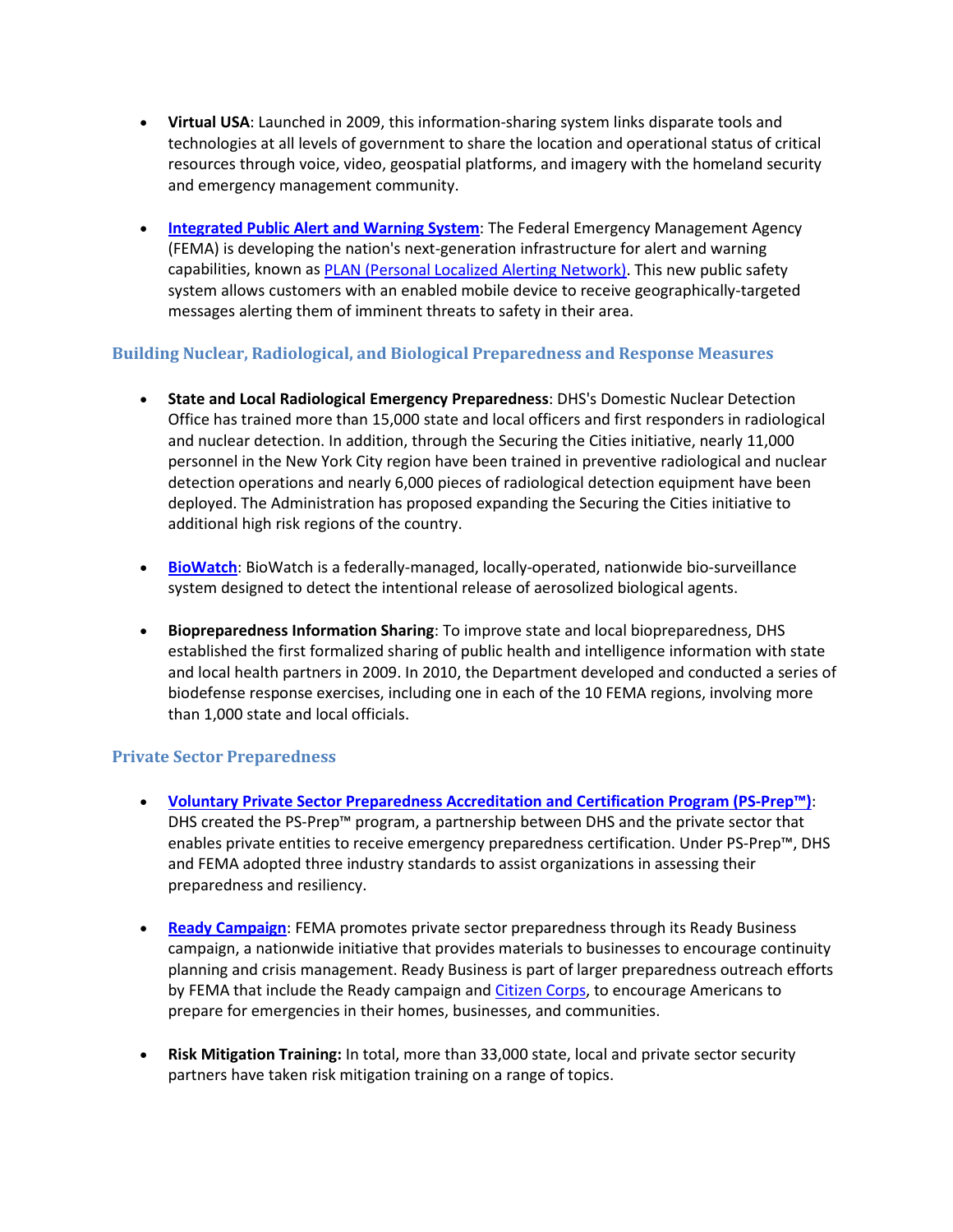## **Safeguarding and Securing Cyberspace**

Read the [Implementing 9/11 Commission Recommendations,](http://www.dhs.gov/files/publications/implementing-9-11-commission-recommendations.shtm) Progress Report 2011

*The Department of Homeland Security (DHS) and its many partners across the federal government, public and private sectors, and communities across the country and around the world have worked since 9/11 to build a new homeland security enterprise to better mitigate and defend against dynamic threats, minimize risks, and maximize the ability to respond and recover from attacks and disasters of all kinds.*

*Together, these efforts have provided a strong foundation to protect communities from terrorism and other threats, while safeguarding the fundamental rights of all Americans.*

*While threats persist, our nation is stronger than it was on 9/11, more prepared to confront evolving threats, and more resilient in the face of our continued challenges.*

### **Progress Made Since 9/11**

DHS has made significant strides in enhancing the security of the nation's critical physical infrastructure as well as its cyber infrastructure and networks. Today's threats to cybersecurity require the engagement of the entire society—from government and law enforcement to the private sector and importantly, members of the public—to block malicious actors while bolstering defensive capabilities.

## **Analyzing and Reducing Cyber Threats and Vulnerabilities**

- **[National Cybersecurity Protection System](http://www.dhs.gov/xabout/structure/editorial_0839.shtm)**: Developed by DHS as the nation's focal point for cyber activity and analysis, The National Cybersecurity Protection System fulfills a key requirement of the National Cybersecurity Protection Plan (NCPP) to work collaboratively with public, private, and international entities to protect infrastructure, enhance situational awareness and implement analysis, warning and risk-management programs.
- **EINSTEIN**: Initially deployed in 2004, this system helps block malicious actors from accessing federal executive branch civilian agencies while working closely with those agencies to bolster their defensive capabilities. EINSTEIN 2 is an automated cyber surveillance system that monitors federal internet traffic for malicious intrusions at 15 Departments and agencies and four Managed Trusted Internet Protocol Service providers. EINSTEIN 3 will provide DHS with the ability to detect malicious activity and disable attempted intrusions automatically.
- **Trusted Internet Connections**: As part of the Comprehensive National Cybersecurity Initiative, DHS works to reduce and consolidate the number of external connections that federal agencies have to the Internet in order to limit the number of potential vulnerabilities to government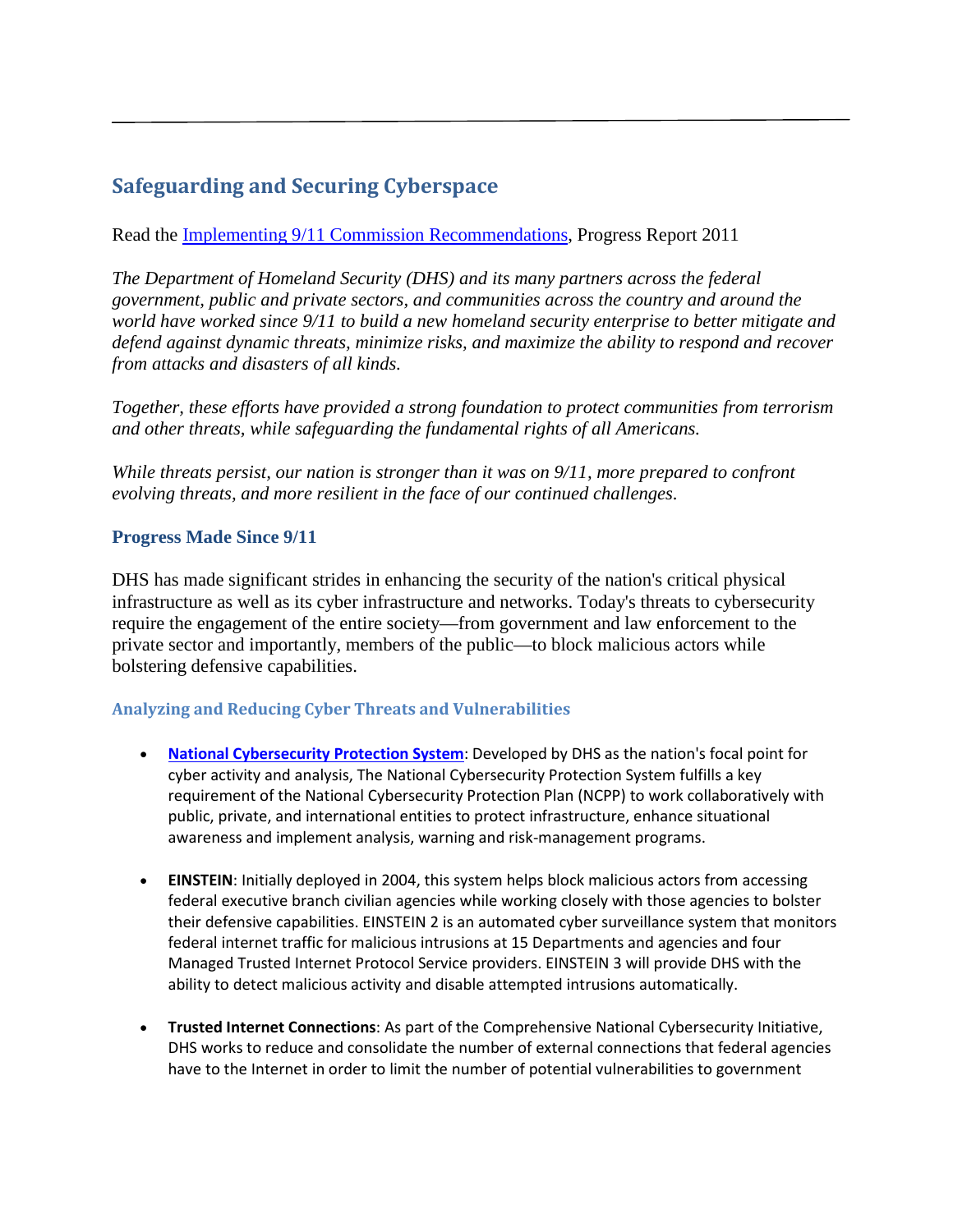networks and to focus monitoring efforts and security capabilities on limited and known avenues for Internet traffic.

• **[U.S. Computer Emergency Readiness Team \(US-CERT\)](http://www.us-cert.gov/)**: In partnership with antivirus companies, US-CERT takes proactive measures to stop possible threats from reaching public and private sector partners by developing and sharing standardized threat indication, prevention, mitigation, and response information products with its .gov partners and constituents.

### **Distributing Threat Warnings**

- **[National Cybersecurity and Communications Integration Center](http://www.dhs.gov/xabout/structure/gc_1306334251555.shtm)**: Opened in October 2009, this 24-hour watch and warning center serves as the nation's principal hub for organizing cyber response efforts and maintaining the national cyber and communications common operational picture. DHS also works with the private sector, other government agencies and the international community to mitigate risks by leveraging the tools, tradecraft, and techniques malicious actors use and converting them into actionable information for all 18 critical infrastructure sectors to use against cyber threats.
- **Cybersecurity Partners Local Access Plan:** DHS enhances information sharing with cleared owners and operators of critical infrastructure and key resources, as well as state technology officials and law enforcement officials, through access to secret-level cybersecurity information and video teleconference calls via loca[l fusion centers.](http://www.dhs.gov/files/programs/gc_1156877184684.shtm)
- **Information Sharing and Analysis Centers:** DHS enhances situational awareness among stakeholders including those at the state and local level as well as industrial control system owners and operators by allowing the federal government to quickly and efficiently provide critical cyber risk, vulnerability, and mitigation data.

### **Coordinating Response to Cyber Incidents**

- **Interagency Collaboration**: In October 2010, DHS and DOD signed a landmark memorandum of agreement to align and enhance America's capabilities to protect against threats to critical civilian and military computer systems and networks while ensuring appropriate levels of privacy.
- **National Cyber Incident Response Plan:** Developed in September 2010, this plan coordinates the response of multiple federal agencies, state and local governments, and hundreds of private firms, to incidents at all levels. DHS tested this plan during the [CyberStorm III](http://www.dhs.gov/files/training/gc_1204738275985.shtm) national exercise, which simulated a large-scale attack on the nation's critical information infrastructure.

## **Ensuring Safety of Cyber Systems**

• **Cybersecurity Workforce Initiative**: Since its creation, DHS has increased its cyber staff by 500 percent while working with universities to build the cybersecurity pipeline through competitive scholarship, fellowship, and internship programs to continue to attract top talent.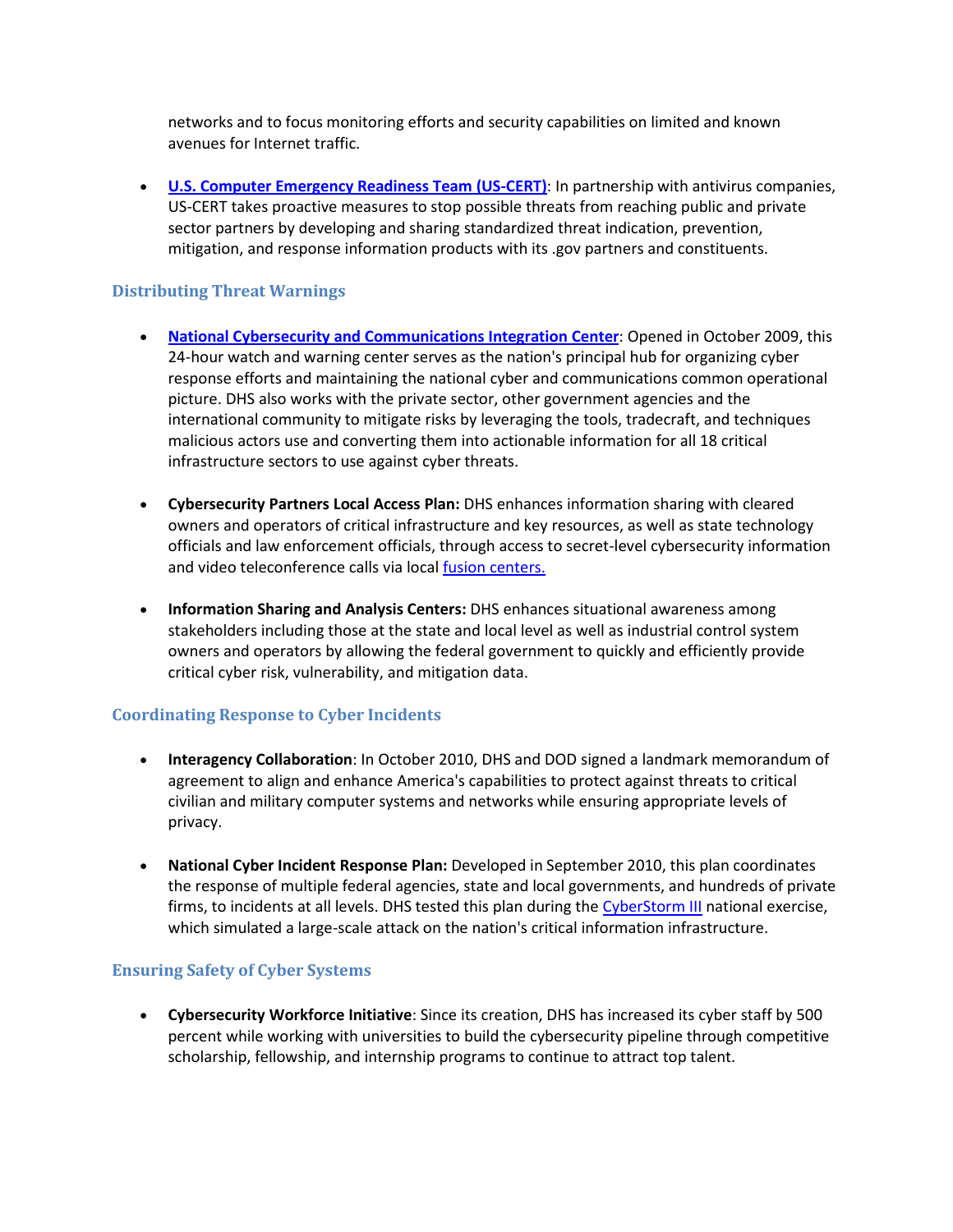• **Technological Development and Deployment**: DHS is guiding research and development as well as advancements in scientific and technical knowledge to support cybersecurity through targeted grant programs that encourage academic research, private sector investment, and innovation from small businesses.

### **Public Engagement**

- **[Stop.Think.Connect.](http://www.dhs.gov/files/events/stop-think-connect.shtm)**: The Department's **Stop.Think.Connect.** public cybersecurity awareness campaign is designed to increase public understanding of cyber threats and promote simple steps the public can take to increase their safety and security online.
- **[National Cybersecurity Awareness Month](http://www.dhs.gov/files/programs/gc_1158611596104.shtm#1)**: Every October, DHS and its public and private sector partners promote efforts to educate citizens about guarding against cyber threats.

## **International Engagement**

Read the [Implementing 9/11 Commission Recommendations,](http://www.dhs.gov/files/publications/implementing-9-11-commission-recommendations.shtm) Progress Report 2011

*The Department of Homeland Security (DHS) and its many partners across the federal government, public and private sectors, and communities across the country and around the world have worked since 9/11 to build a new homeland security enterprise to better mitigate and defend against dynamic threats, minimize risks, and maximize the ability to respond and recover from attacks and disasters of all kinds.*

*Together, these efforts have provided a strong foundation to protect communities from terrorism and other threats, while safeguarding the fundamental rights of all Americans.*

*While threats persist, our nation is stronger than it was on 9/11, more prepared to confront evolving threats, and more resilient in the face of our continued challenges.*

## **Progress Made Since 9/11**

DHS works closely with international partners, including foreign governments, major multilateral organizations, and global businesses, to strengthen the security of the networks of global trade and travel upon which the nation's economy and communities rely. DHS has also worked with international organizations on an unprecedented initiative to strengthen global aviation against threats posed by terrorists, working in multilateral and bilateral contexts with governments as well as industry worldwide. The Administration's global supply chain initiative is building on many of these partnerships, including work with International Civil Aviation Organization (ICAO), World Customs Organization (WCO) and International Maritime Organization (IMO).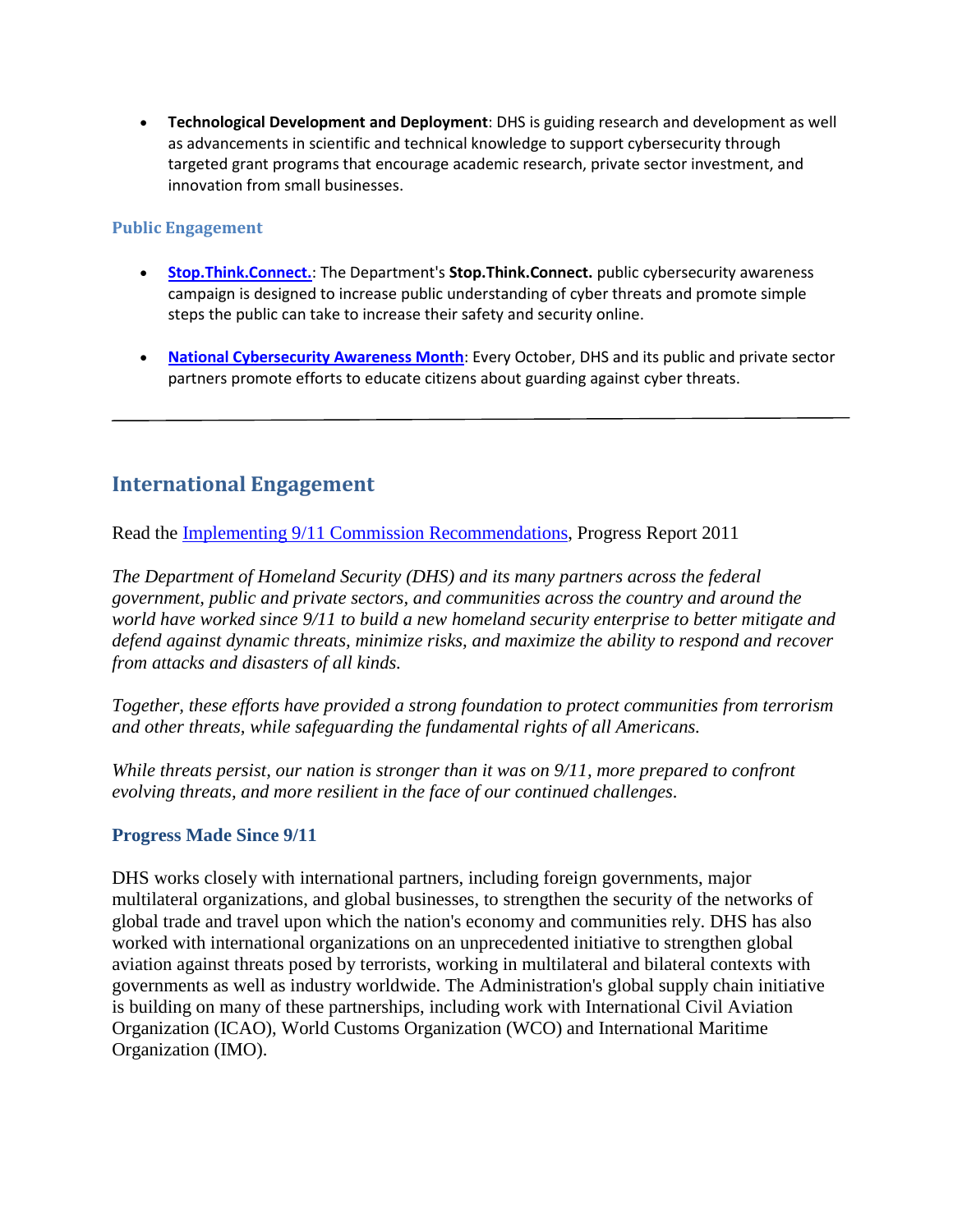#### **Cooperation with Mexico and Canada**

Secretary Napolitano and her Mexican and Canadian counterparts have signed numerous bilateral agreements and declarations to deepen cooperation and collaboration in the areas of enforcement, planning, information and intelligence sharing, joint operations, and trade facilitation along our borders. In May 2010, Presidents Obama and Calderon issued a [Declaration on 21st Century Border Management,](http://www.whitehouse.gov/the-press-office/declaration-government-united-states-america-and-government-united-mexican-states-c) pursuing initiatives designed to expedite the legitimate flow of people and goods and focus law enforcement resources on those people and goods that represent the highest risk or about which officials know the least. In February 2011, President Obama and Prime Minister Harper of Canada announced the " [Shared Vision for](http://www.whitehouse.gov/the-press-office/2011/02/04/declaration-president-obama-and-prime-minister-harper-canada-beyond-bord)  [Perimeter Security and Economic Competitiveness,](http://www.whitehouse.gov/the-press-office/2011/02/04/declaration-president-obama-and-prime-minister-harper-canada-beyond-bord)" emphasizing shared responsibility for safety and security by addressing threats at the earliest point possible; facilitating trade, economic growth, and jobs; collaborating on cross-border law enforcement; and partnering to strengthen the resilience of critical infrastructure and cybersecurity.

#### **International Partnerships**

- **Aviation Security Partnerships:** DHS has enhanced the security of the global aviation system, not only domestically, but also in airports abroad, by working directly with foreign governments, international organizations, and the aviation industry to raise aviation security standards. To date, nearly a dozen countries have deployed or piloted Advanced Imaging Technology in their major airports to screen passengers for metallic and non-metallic threats, including weapons, explosives and other objects concealed under layers of clothing.
- **Biometric Information-Sharing:** DHS and the Department of State have worked with Australia, Canada, New Zealand, and the United Kingdom to develop routine sharing of biometric information collected for immigration purposes.
- **[Cargo Screening](http://www.tsa.dhs.gov/what_we_do/layers/aircargo/certified_screening.shtm)**: Fulfilling a requirement of the 9/11 Act, 100 percent of high risk cargo on international flights bound for the United States is screened.
- **[Container Security Initiative](http://www.dhs.gov/files/programs/gc_1165872287564.shtm)**: The Container Security Initiative, currently operational in 58 foreign seaports through agreements in 32 countries, identifies and screens all U.S.-bound maritime containers that pose a potential risk.
- **[Criminal History Information Sharing Arrangement](http://www.dhs.gov/ynews/releases/pr_1269400206038.shtm)**: The Criminal History Information Sharing Arrangement between the United States and Mexico enables Immigration and Customs Enforcement (ICE) to provide serious felony conviction information on Mexican nationals being repatriated to Mexico.
- **[Customs Trade Partnership Against Terrorism \(C-TPAT\)](http://www.cbp.gov/xp/cgov/trade/cargo_security/ctpat/)**: Cargo security throughout the international supply chain is strengthened through this voluntary public-private sector partnership program in which DHS works closely with importers, carriers, licensed customs brokers, and manufacturers. As of May 2011, C-TPAT had more than 10,100 Certified Partners and has conducted more than 17,700 on site validations of manufacturing and logistics facilities in 97 countries, representing some of the highest risk areas of the world.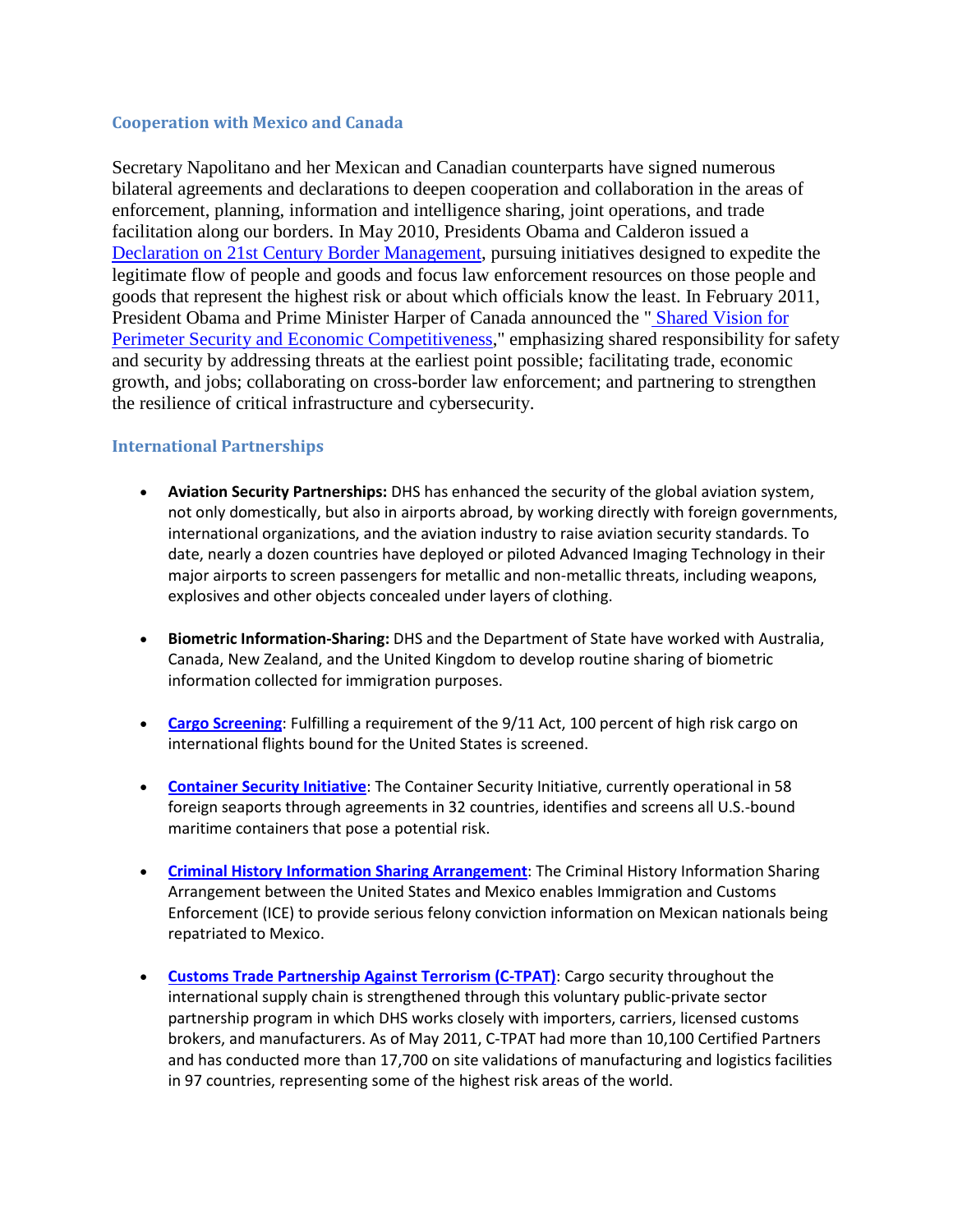- **[Declaration on Aviation Security](http://www.whitehouse.gov/the-press-office/2010/10/09/statement-president-commending-declaration-aviation-security)**: In October 2010, nearly 190 countries signed a historic ICAO agreement that establishes a foundation for aviation security to better protect the entire global aviation system and make air travel safer and more secure than ever before.
- **[Electronic System for Travel Authorization \(ESTA\)](http://www.cbp.gov/xp/cgov/travel/id_visa/esta/)**: Since 2009, nationals from all Visa Waiver Program (VWP) countries, regardless of their port of embarkation, have been required to obtain an approved travel authorization via ESTA, which screens travelers against government databases, prior to boarding a carrier to travel by air or sea to the United States.
- **[Federal Air Marshal Service Agreements](http://www.tsa.gov/lawenforcement/index.shtm)**: Through such partnerships, U.S. Federal Air Marshals are permitted on international U.S. carrier flights to and from 60 countries.
- **Illegal Drug Program**: In October 2009, ICE launched this effort in Nogales, Ariz. to refer narcotics smuggling cases declined for prosecution in the United States to Mexico for prosecution. In April 2010, ICE expanded this program to El Paso, TX.
- **Immigration Advisory Program**: Arrangements in eight locations enable Customs and Border Protection (CBP) officers posted at foreign airports to use advanced targeting and passenger analysis information to identify high-risk travelers at foreign airports before they board U.S. bound flights.
- **[Integrated Cross-Border Maritime Law Enforcement Operations Shiprider Agreement](http://www.dhs.gov/xlibrary/assets/shiprider_agreement.pdf)** *(PDF, 17 pages - 1.2 MB)* In May 2009, the U.S. and Canada signed an agreement enabling law enforcement from both countries to cross-train, share resources and personnel, and utilize each others' vessels in the waters of both countries.
- **Maritime Operations Letter of Intent:** This cooperative effort between the militaries of the U.S. and Mexico was initiated to develop, exercise and execute maritime security and safety standard operating procedures for coordinated bi-national maritime operations.
- **Program Global Shield**: Launched in coordination with the World Customs Organization, this multilateral law enforcement effort works to combat the illicit cross-border diversion and trafficking of precursor chemicals for making improvised explosive devices by monitoring crossborder movements.
- **Pre-Clearance Agreements**: Pre-clearance agreements are in place in Aruba, Bahamas, Bermuda, Canada and Ireland, allowing DHS to screen travelers and their baggage before takeoff through the same process a traveler would undergo upon arrival at a U.S. port of entry to better target and prevent threats while streamlining legitimate travel.
- **Preventing and Combating Serious Crime Agreements**: DHS, in collaboration with the Departments of Justice and State, has signed Preventing and Combating Serious Crime (PCSC) Agreements with 17 Visa Waiver Program countries and one non-VWP country, which enables international partners to query the fingerprint databases of others for law enforcement purposes and voluntarily provide data about criminals and terrorists.